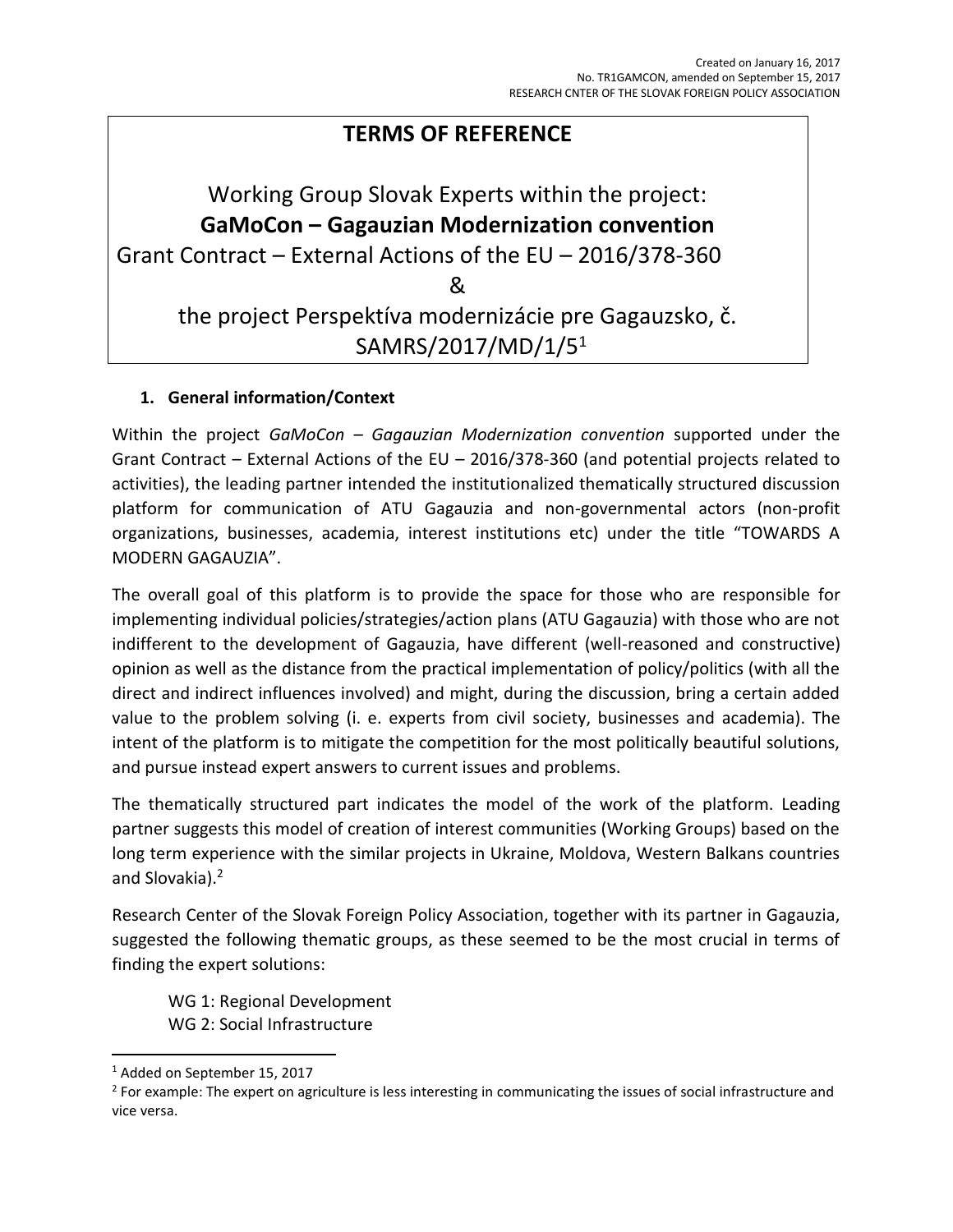WG3: Education and Culture WG 4: Youth and Sport

Working Groups are structured to work in sessions. Within this project we plan 4 sessions for each group – 16 in total of project duration period. The thematic focus of the group will be created during the very specific sessions. The first session will serve to "selfdefinition" of the Working Group focus, model of work and topic for the next session. The next session topic might be changes based on the current legislative, political development. The session of the Working Group will be open for all that are interested. Experts will discuss different important topics related to reforms and modernization of Gagauzian region in the fields.

The work during the sessions of Working Groups will be chaired and facilitated by the two co-chairs, one from public (ATU) sector (the one, that is responsible for implementing the very policy/issue being discussed) and one from civil society. Special role within the work of GaMCon Working Groups is dedicated to local experts from Gagauzia. Along with foreign experts<sup>3</sup>, local experts have a special role in explanatory introduction at the beginning of each session dedicated to present situation in Gagauzia in the topic that will be discussed. Local expert will be expected to prepare a short overview of the current status quo on the subject of the topic that will serve as a policy brief on the subject of discussion and will suggest the solution. The solutions will be then most crucial part of the debate. The engagement of foreign expert will be mostly focus on presenting the existing model in Slovakia – its advantages and disadvantages. Every session must end with preparation of recommendations for ATU. The form of recommendations will depend on the topic and focus of the Working Group.

# **2. Subject of the request**

Toward a modern Gagauzia platform works not only as the platform for exchange of experience locally, but provides also space for inputs from abroad. The experts from abroad will be tasked to take part in the session in Gagauzia, present his views and opinions (prepared in cooperation with the local expert – no longer than 30 minutes) and take active part in discussion and consult the recommendations (or any other final product of the WG) Based on the outcome, prepare the short expert report that will be published on the project website: [www.gamcon.org](http://www.gamcon.org/)

#### **3. Tasks to be performed**

 $\overline{a}$ 

<sup>&</sup>lt;sup>3</sup> We will focus mostly on experts being able to share experience of a country transforming through series of reform and modernization efforts. The EU accession process brought out also the issue of inevitable legislation and consequently the systemic changes, and implementation of the new policies, standards and norms. The position is however open to experts from the all EU member states.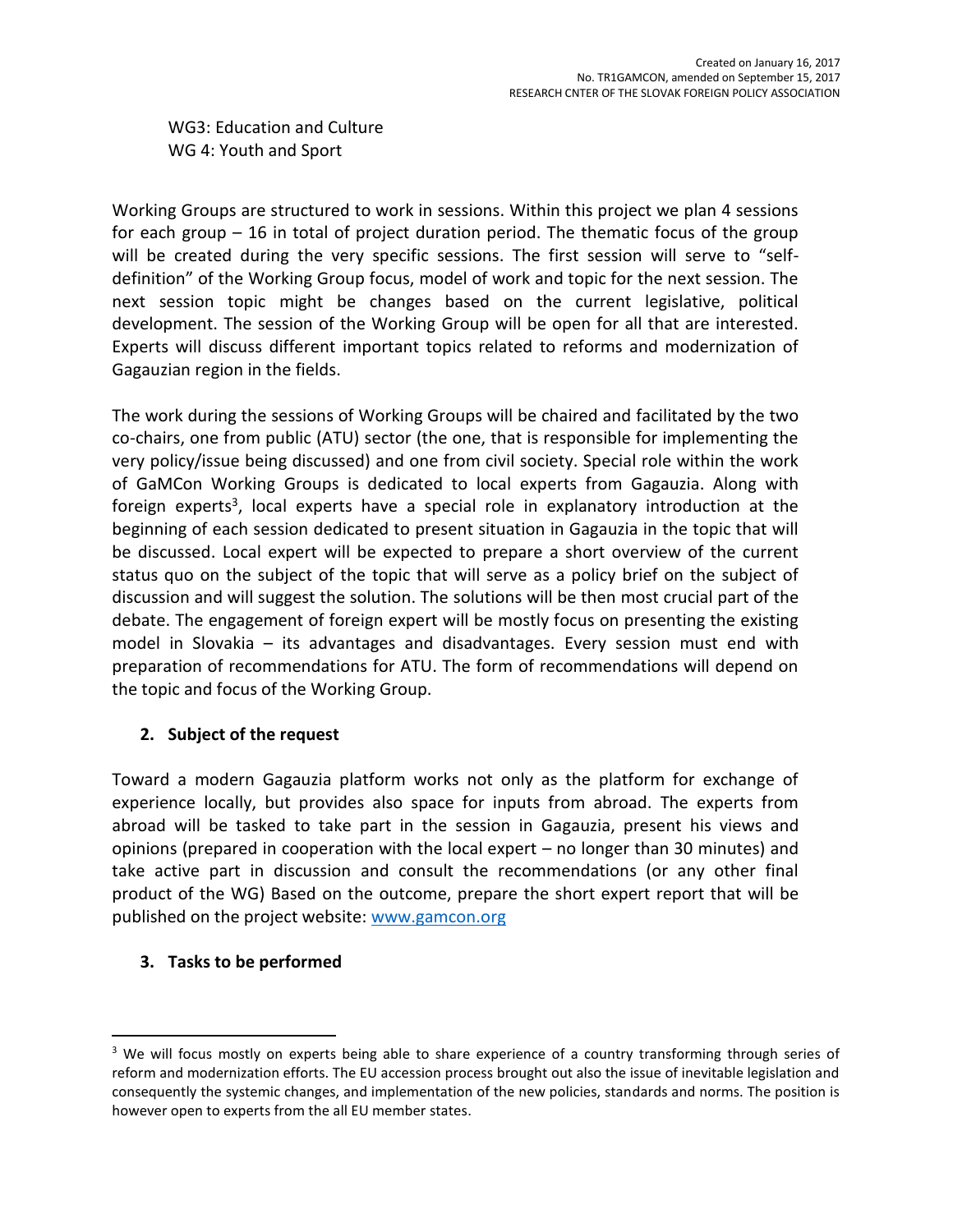**Task 1:** Prepare the presentation based on the own research, data on situation in the Slovak Republic (or the country of origin) on the topic that will be defined beforehand and will be written in the market research document. The presentation shall be prepared in cooperation with the local expert (who will define the concrete aspects, the presentation should focus on). The presentation shall be published at the official website of the project: www.gamcon.org

# **Task 2:** Presentation at the session in Gagauzia.

Presentation can be prepared in ppt. format, or in the form of policy brief and should cover basic information about the development of the problem, its solution as well as problems, connected with the implementation. Presentation will be held either in English or Russian language.

# *Task 3.* Preparation of the concise report from the event

The structure of the report will be agreed with the project manager after the session and assessment/feedback provided by the expert. The report shall be published on the website of the project: www.gamcon.org

*Note:* The expert shall be selected for the specific session to perform the tasks mentioned above, i.e. 1 expert for 1 session (altogether 16 experts, 4 for each Working Group). For each session, thus we will organize the market research among three experts who will be required to submit their offer, based on the topic of the session. The market research request will be published online as well. The RC SFPA will select the expert with the lowest price offer. The team will also organize the research of experts on specific topics required by the partners in Moldova.

Provided that the

- a. expert community in Gagauzia as well as project management will be satisfied with the work/service provided by the selected expert
- b. there will be thematic continuation at work of the Working Group during the following session and
- c. there will be interest on further cooperation in working within the respective Working Group in Gagauzia on the side of the expert

RC SFPA will enter into negotiation procedure with the selected expert on cooperation contract for further sessions. i.e. further services. During the negotiations, the expert will be asked to submit all relevant documents and RC SFPA also deserves the right to request at least 3 references from other organizations expert cooperated with based on their CV. Same tasks will be requested in remaining sessions.

# **4. Estimated expertise requirement**

The experts in the field, however, must be able to prove:

1. Relevant higher education degree